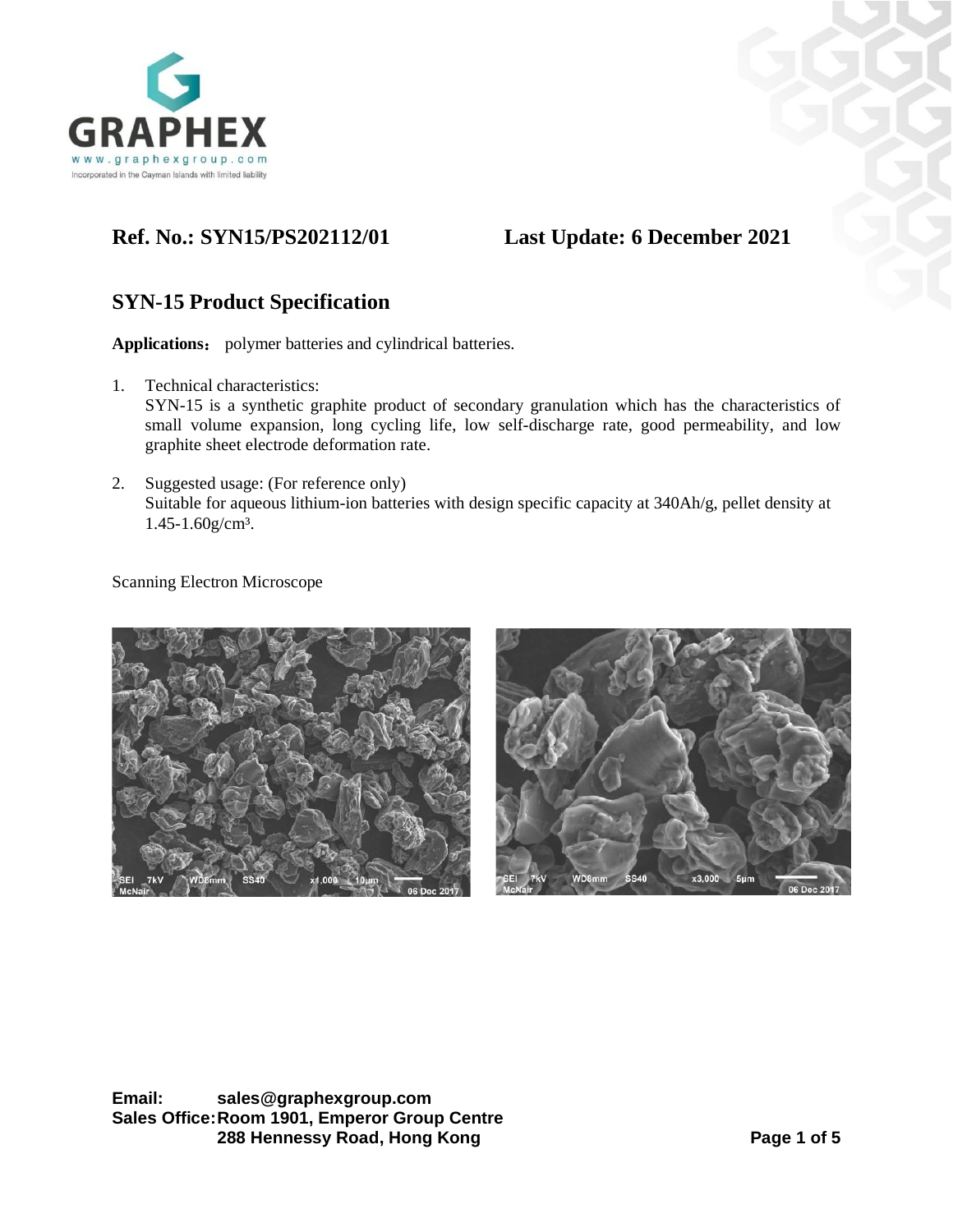

# 3. Technical Data

| Item                                       | Unit                       |       | <b>Typical Value</b> | Specification                                                       | Testing Method/Instrument                                                                         |  |
|--------------------------------------------|----------------------------|-------|----------------------|---------------------------------------------------------------------|---------------------------------------------------------------------------------------------------|--|
|                                            | D10<br>μm                  |       | 6.99                 | $\geq 6.0$                                                          |                                                                                                   |  |
|                                            | D50<br>μm                  |       | 14.77                | $15.0 \pm 2.0$                                                      | Laser diffraction                                                                                 |  |
| Particle Size                              | D <sub>90</sub><br>$\mu$ m |       | 27.44                | $\leq$ 36                                                           | Malvern Mastersizer 3000                                                                          |  |
|                                            | Dmax                       | μm    | 52                   | < 70                                                                |                                                                                                   |  |
| <b>Tap Density</b>                         | g/ml                       |       | 1.03                 | $1.10+0.1$                                                          | Central Iron & Steel<br><b>Research Institute</b><br>Model: FZS4-4B                               |  |
| <b>Special Surface</b><br>Area             | $m^2/g$                    |       | 1.70                 | $1.5 \pm 0.5$                                                       | Multi point BET<br>(adsorption N2)<br>Quantachrome Nova 4000E                                     |  |
| Moisture                                   | $\%$                       |       | 0.02                 | $\leq 0.10$                                                         | Gravimetric method<br>Mettler Toledo<br>ME204T/02<br><b>Standard Analytical</b><br><b>Balance</b> |  |
| Ash                                        | $\%$                       |       | 0.01                 | < 0.10                                                              | Gravimetric method,<br>Mufflefurnace 950°C                                                        |  |
| <b>Pellet Density</b>                      | g/cm <sup>3</sup>          |       | 1.52                 | $1.45 - 1.60$                                                       | Guangzhou Lange<br>Electronics<br>Model: CLG-ZM-400Y                                              |  |
| Specific<br>Capacity                       | mAh/g                      |       | 345                  | >340                                                                | Half-Cell Testing, using<br>lithium metal as counter<br>electrode                                 |  |
| Initial<br>Coulombic<br>$\%$<br>Efficiency |                            | 92.33 | $\geq 92$            | Arbin multifunctional<br>battery testing equipment<br>Model: BT2000 |                                                                                                   |  |
| Cu                                         | ppm                        |       | 4.43                 | $\leq10$                                                            |                                                                                                   |  |
| Fe                                         | ppm                        |       | 7.70                 | $\leq 30$                                                           | <b>Inductively Coupled</b><br>Plasma Thermo Scientific                                            |  |
| <b>MO</b>                                  | ppm                        |       | 0.000                | $\leq10$                                                            | ICP 7000 Plus Series                                                                              |  |
| Magnetic                                   | ppm                        |       | 0.035                | $\leq$ 3                                                            |                                                                                                   |  |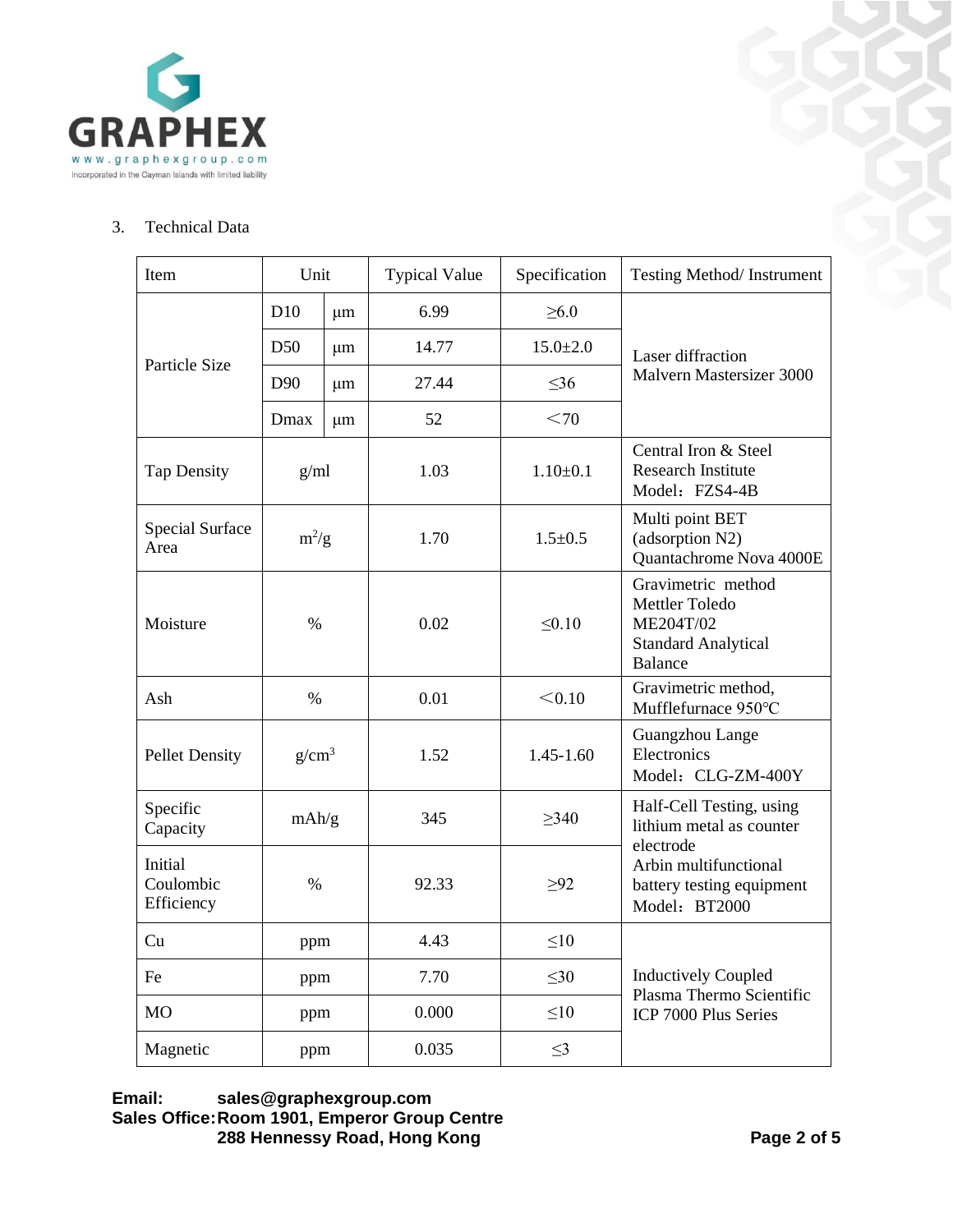

4. Formulation and procedures of anode material production: (for reference only)

| Proportion           | $SYN-15:CMC: SBR: SP = 95.5:1.5:2.0:1$ |  |  |
|----------------------|----------------------------------------|--|--|
| Thickener            | <b>SUNROSE MAC350HC</b>                |  |  |
| <b>Bonding Agent</b> | $CB-100$ (JSR)                         |  |  |
| Solid content        | 45%                                    |  |  |
| Viscosity            | $3000$ mpa.s                           |  |  |
| Mixing equipment     | Blender (Hongyun)                      |  |  |

Feeding order and procedures:

- 1. After being weighted, CMC be put into 90% first batch of water and mix for 2.0 hours (rotation/revolution speed: 30/25Hz).
- 2. Add Super-p and mix for 2.0 hours (rotation/revolution speed: 30/25Hz).
- 3. Add graphite and mix for 2.0 hours (rotation/revolution speed: 20/25Hz).
- 4. Add SBR and mix for 1.5 hours (rotation/revolution speed: 25/20Hz).
- 5. Measure the viscosity.
- 6. Depends on the viscosity, add 10% second batch of water and mix 1.0 hour (rotation/revolution speed: 30/25Hz). Adding second batch of water is for adjusting viscosity purpose.
- 7. Mix at a low speed for 30 minutes (rotation/revolution speed: 5/10Hz).
- 5. Absorbent permeability test in different pellet density

Þ Measurement setup: Absorbent: LiPF6 1mol/L, **Time (s)**  $EC : DEC : DMC = 1 : 1 : 1$ , Volume: 1μL 6. Test of orientation in graphite sheet electrode **Pellet Density (g/cc)** Measurement setup: **SYN-15 Orientation** 1. Equipment: X-ray diffraction (XRD) .<br>Chart, line chart Þ. 2. Graphite sheet electrode 3. Formulation:  $SYN-15 : CMC : SBR : SP = 95.5 : 1.5 : 2.0 : 1$ Coating: single side Cufoil: 12 μm

- 4. Scan speed: 0.082
- 5. Scan step size: 0.0066
- 6. Scan angle: I004 (52~56 degree); I110 (75~79 degree)





**SYN-15 Permeability**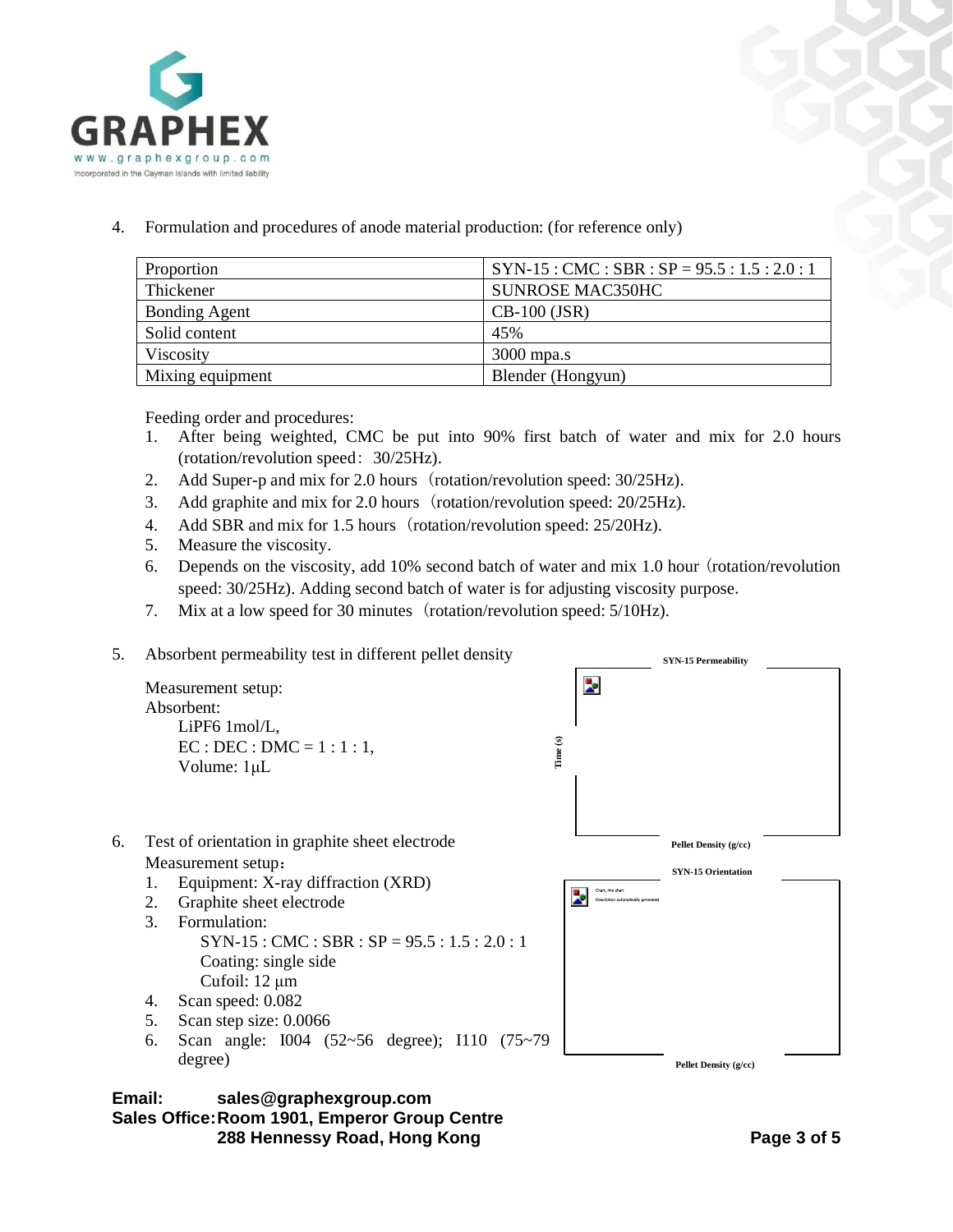

# 7. Test of battery capacity

|     |         | Room Temperature 3C Discharge |           |                      |                          | -20°C Discharge |                  |
|-----|---------|-------------------------------|-----------|----------------------|--------------------------|-----------------|------------------|
|     | Initial | 3C discharge                  | Retention | Standard $\geq 90\%$ |                          | Initial         | Discha           |
| 1#  | 123.105 | 125.867                       | 102.24%   | OK                   | 1# (2.3V)                | 123.105         | 80.66            |
| 2#  | 124.744 | 126.107                       | 101.09%   | OK                   | 2# (2.3V)                | 124.744         | 82.33            |
| 11# | 123.916 | 123.907                       | 99.99%    | OK                   | 11# (2.3V)               | 123.916         | 79.33            |
| 12# | 124.466 | 124.477                       | 100.01%   | OK                   | $12\# (2.3V)$            | 124.466         | 77.99            |
| Þ,  |         | 3C rate discharge             |           |                      | $\overline{\phantom{a}}$ |                 | -20°C/1C dischar |

# Room Temperature 3C Rate Test Low Temperature Test

## Room Temperature fully charged storage High Temperature fully charged storage





### **Email: sales@graphexgroup.com Sales Office:Room 1901, Emperor Group Centre 288 Hennessy Road, Hong Kong Page 4 of 5**

| Room Temperature 3C Discharge |         |                   |           |                      |               |         | -20°C Discharge              |           |
|-------------------------------|---------|-------------------|-----------|----------------------|---------------|---------|------------------------------|-----------|
|                               | Initial | 3C discharge      | Retention | Standard $\geq 90\%$ |               | Initial | Discharge                    | Retention |
| 1#                            | 123.105 | 125.867           | 102.24%   | OK                   | 1# (2.3V)     | 123.105 | 80.664                       | 65.52%    |
| 2#                            | 124.744 | 126.107           | 101.09%   | OK                   | $2\# (2.3V)$  | 124.744 | 82.331                       | 66.00%    |
| 11#                           | 123.916 | 123.907           | 99.99%    | OK                   | 11# (2.3V)    | 123.916 | 79.331                       | 64.02%    |
| 12#                           | 124.466 | 124.477           | 100.01%   | OK                   | $12\# (2.3V)$ | 124.466 | 77.998                       | 62.67%    |
| Þ                             |         | 3C rate discharge |           |                      | Z.            |         | $-20^{\circ}$ C/1C discharge |           |

| $55^{\circ}\textrm{C}/$ 7 days                |                                      |  |  |  |
|-----------------------------------------------|--------------------------------------|--|--|--|
|                                               |                                      |  |  |  |
|                                               |                                      |  |  |  |
|                                               |                                      |  |  |  |
| <b>Retention Rate</b><br>Standard $\geq 85\%$ | Recovery Rate<br>Standard $\geq$ 90% |  |  |  |

### Half charged storage Cycling performance